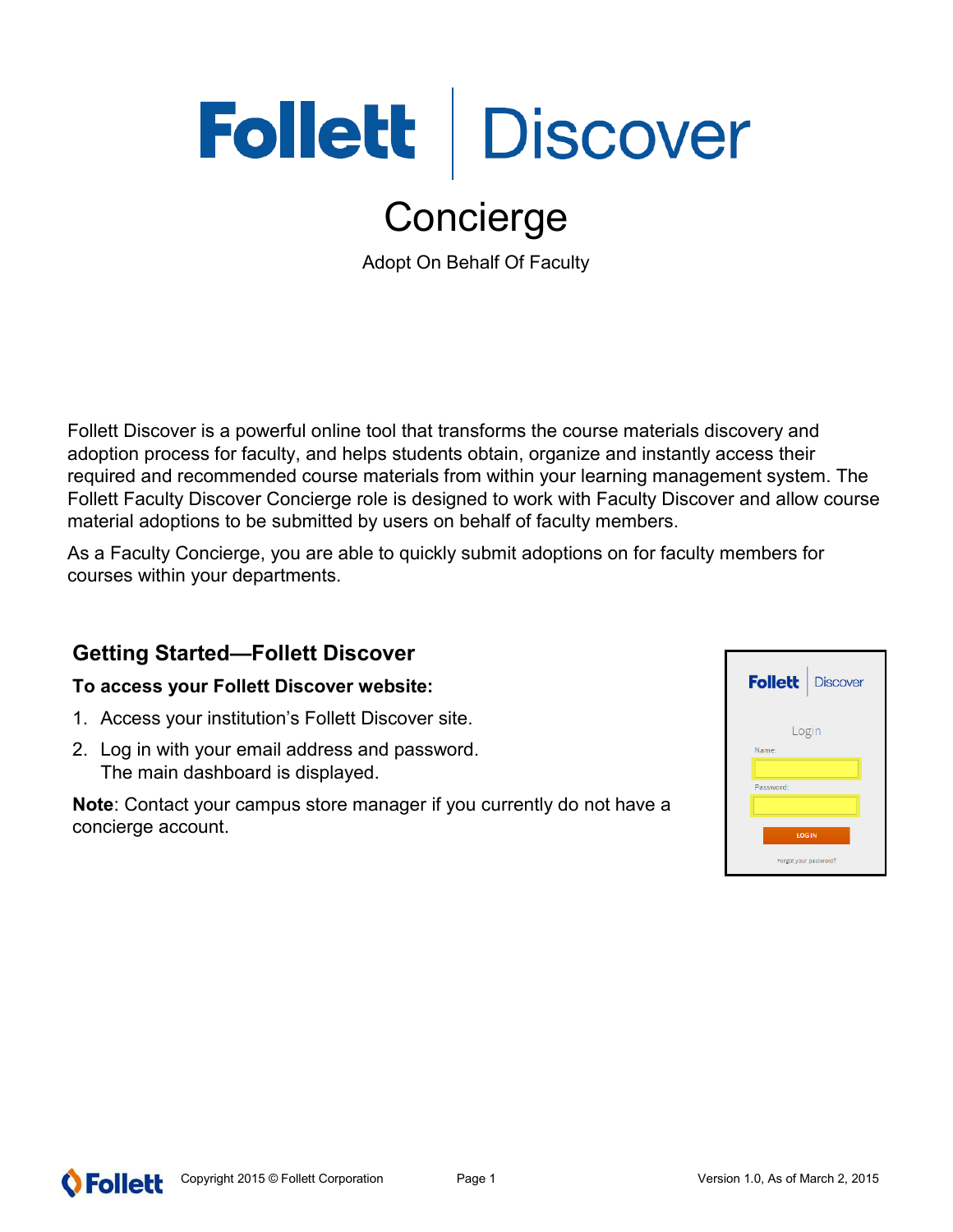#### Copyright 2015 © Follett Corporation Page 2 Version 1.0, As of March 2, 2015

**O** Follett

### **Follett Discover**

The main dashboard makes it easy to start submitting adoptions for the current term. Use the **Department** and **Term** selectors to view each assigned department, and view past, current, and future term adoptions.

**Tip**: Click the **Follett Discover** logo to return back to the dashboard at any time.

# **Submitting Adoptions**

You can quickly submit adoptions by entering in the 13 digit ISBN for each course, or select the Discipline and Subject to start discovering new materials.

To search for specific materials, use the magnifying glass in the upper right corner of the screen at any time to search by title, author, or keyword.

**Note:** Materials adopted through quick entry submission are set as a required material. Adopted material preferences can be updated through the course management screen.



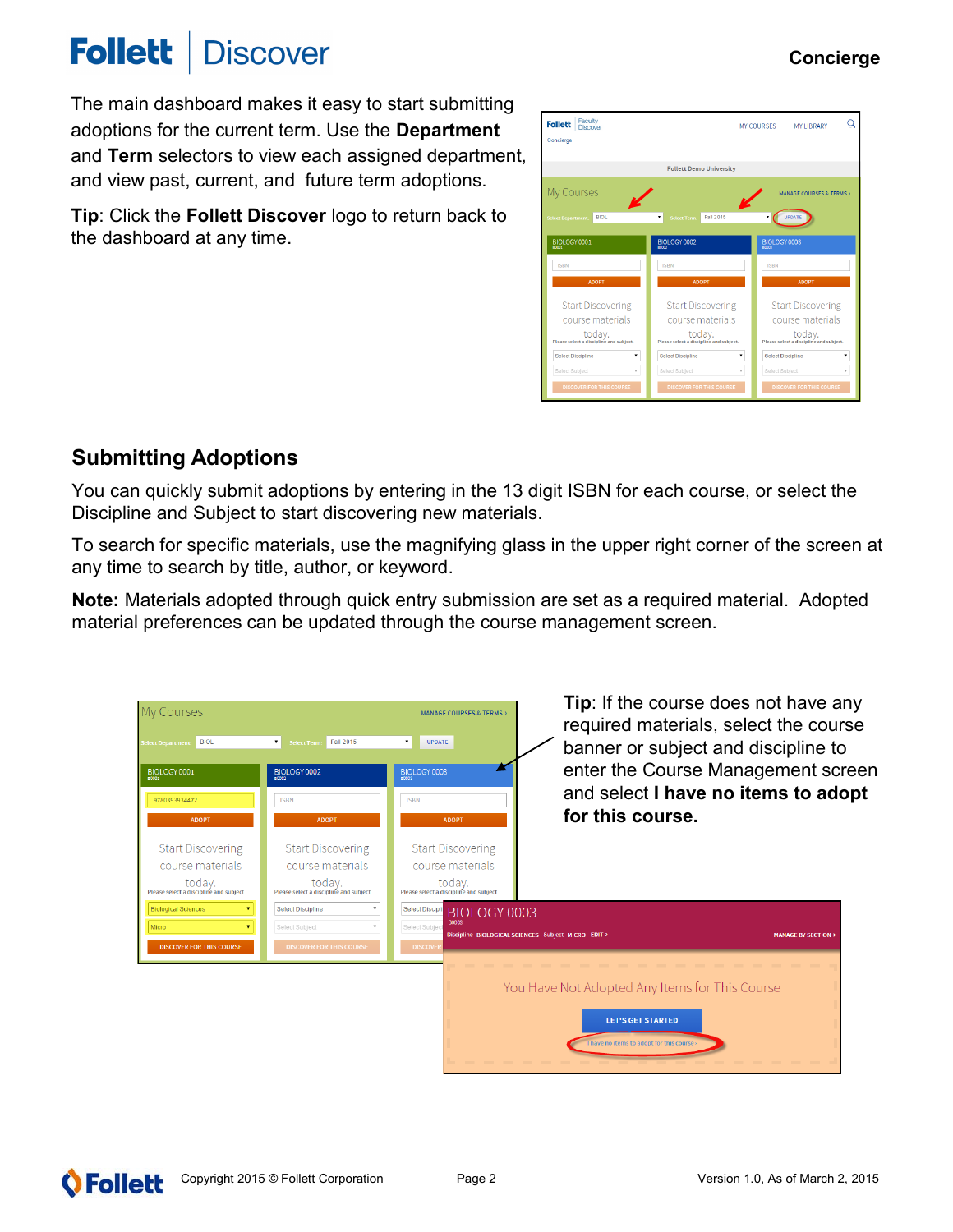#### **Follett Discover**

## **Manage A Course**

Manage a course by selecting the course banner or **Manage Course** from the My Courses

dashboard. Within the course management screen, you can:

- Update the Discipline and Subject
- View the status of your adopted materials
- Remove adopted materials
- Continue discovering new materials
- Adopt items from your library
- Create custom course packs
- Add instructions for your students

| Faculty<br><b>Follett</b><br><b>Discover</b> |                                                                                                             | C<br><b>MY COURSES</b><br><b>MY LIBRARY</b>                                                                |
|----------------------------------------------|-------------------------------------------------------------------------------------------------------------|------------------------------------------------------------------------------------------------------------|
| Concierge                                    |                                                                                                             |                                                                                                            |
|                                              |                                                                                                             |                                                                                                            |
|                                              | <b>Follett Demo University</b>                                                                              |                                                                                                            |
| My Courses                                   |                                                                                                             | <b>MANAGE COURSES &amp; TERMS &gt;</b>                                                                     |
| <b>BIOL</b><br><b>Select Department:</b>     | Fall 2015<br>۷.<br><b>Select Term:</b>                                                                      | ۰.<br><b>UPDATE</b>                                                                                        |
|                                              |                                                                                                             |                                                                                                            |
| BIOLOGY 0001                                 | BIOLOGY 0002<br>B0002                                                                                       | BIOLOGY 0003<br><b>B0003</b>                                                                               |
| <b>ISBN</b>                                  | <b>ISBN</b>                                                                                                 | <b>ISBN</b>                                                                                                |
| <b>ADOPT</b>                                 | <b>ADOPT</b>                                                                                                | <b>ADOPT</b>                                                                                               |
| ÷<br>Microbiology                            | <b>Start Discovering</b>                                                                                    | <b>Start Discovering</b>                                                                                   |
|                                              | course materials                                                                                            | course materials                                                                                           |
|                                              | $\label{eq:1} \begin{array}{c} \text{today.} \\ \text{Please select a discipline and subject.} \end{array}$ | $\label{eq:1} \begin{array}{c} \text{today.}\\ \text{Please select a discipline and subject.} \end{array}$ |
|                                              | <b>Select Discipline</b><br>۳.                                                                              | <b>Select Discipline</b><br>۰.                                                                             |
|                                              | $\boldsymbol{\mathrm{v}}$<br>Select Subject                                                                 | Select Subject<br>$\overline{\mathbf{v}}$                                                                  |
| <b>MANAGE COURSE</b>                         | <b>DISCOVER FOR THIS COURSE</b>                                                                             | <b>DISCOVER FOR THIS COURSE</b>                                                                            |

Adoptions for each course are automatically adopted for all included sections. To separate a course to individual sections, click the **Manage By Section** link.